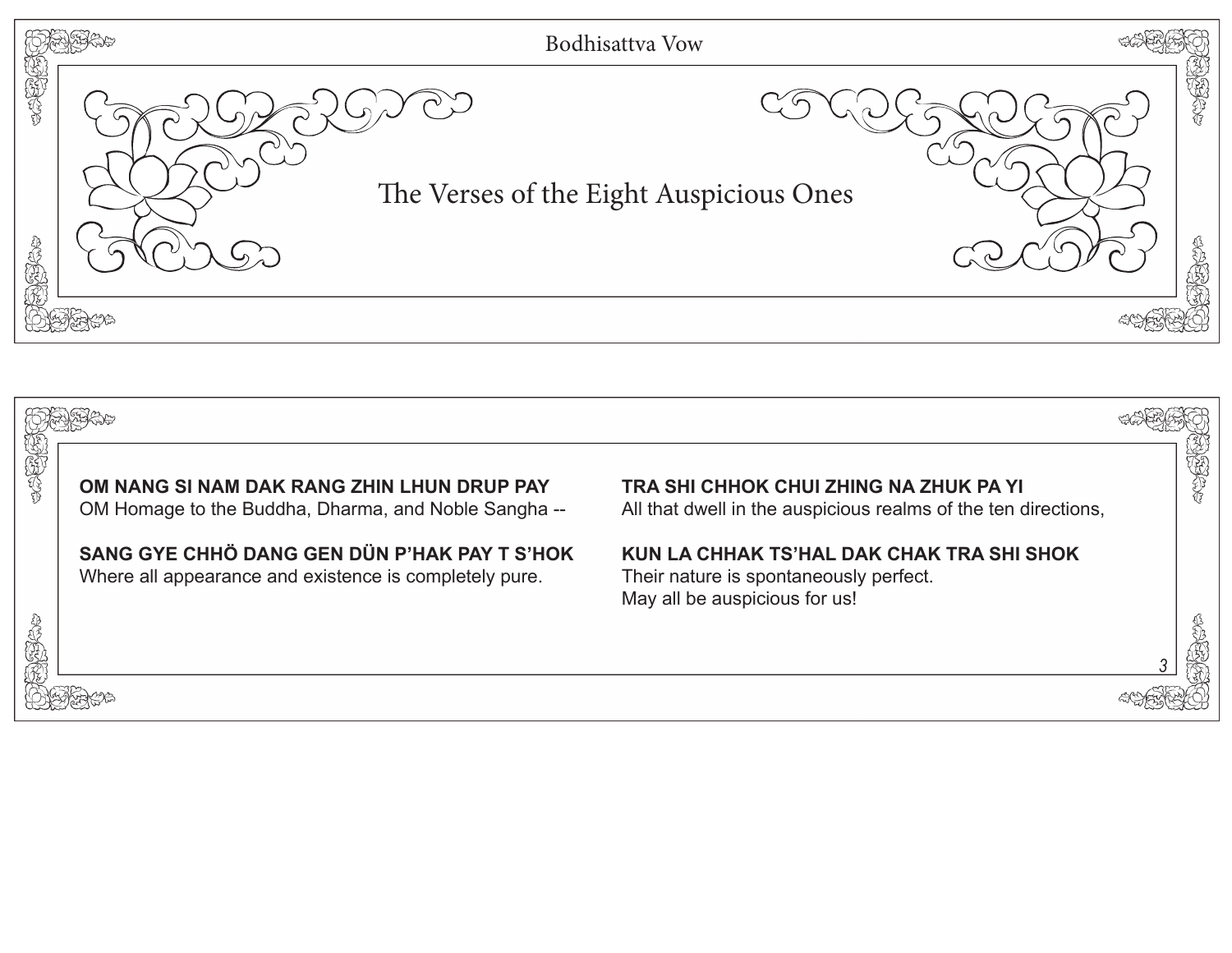

![](_page_1_Picture_1.jpeg)

RIA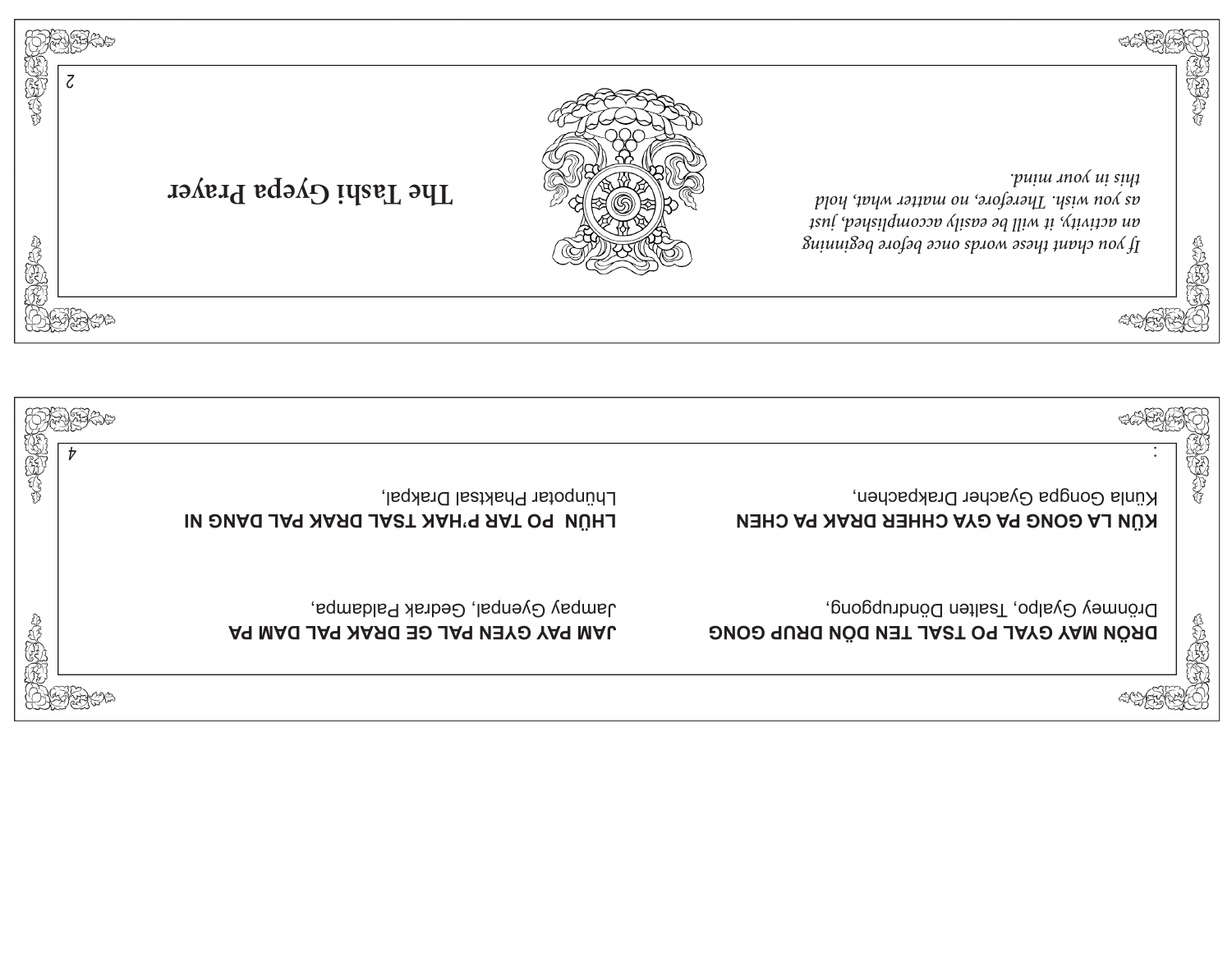![](_page_2_Picture_0.jpeg)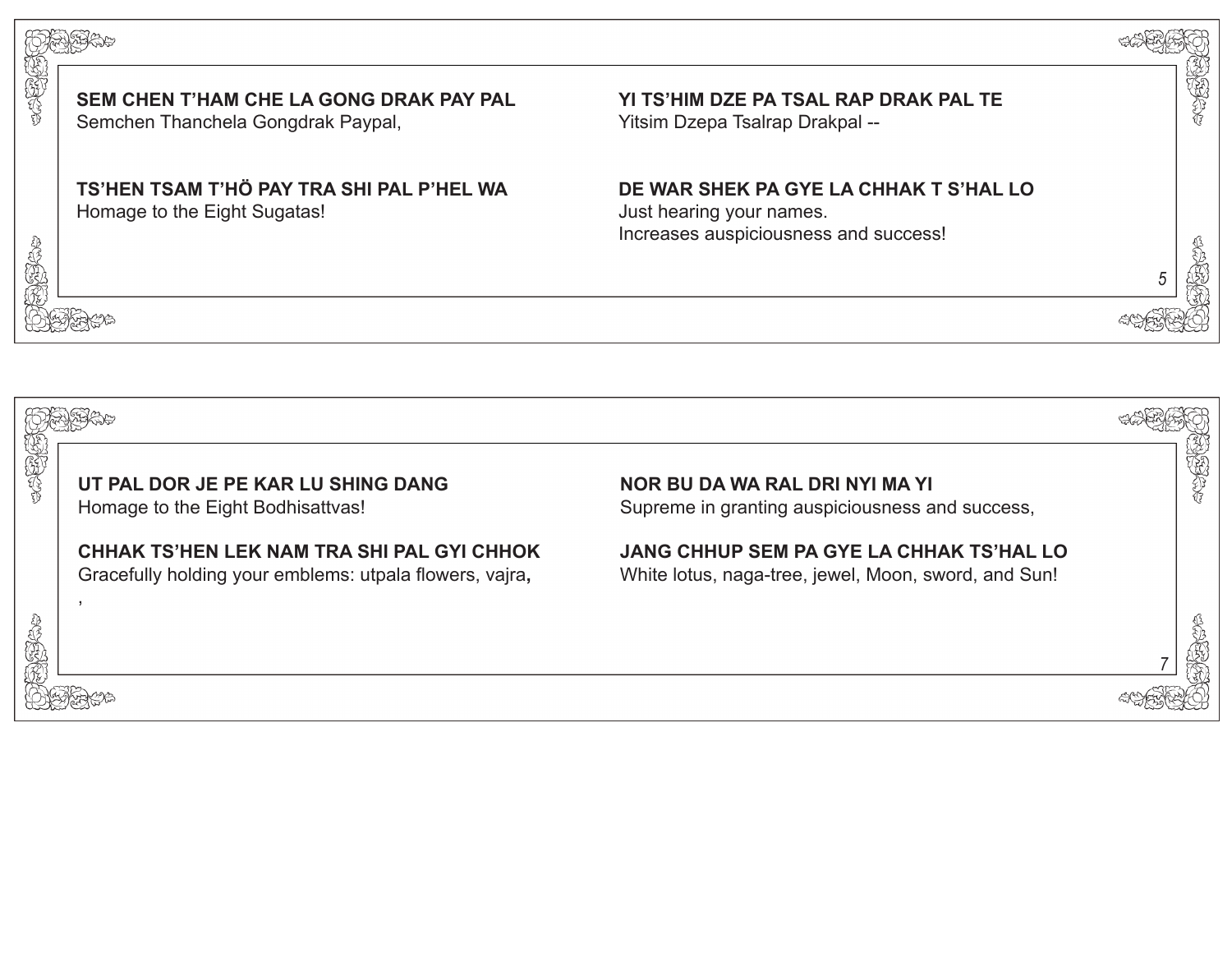| SERVENTS            | 9<br>-- sibaddatems2, and agencate<br>NAM KHAY NYING PO P'HAK CHHOK KÜN TU ZANG                                    | 現実がます<br>kshitigarbha, Nivaranavishkambin,<br><b>JES AAR MAM AR RIRO OR DUITY IN ARTIAL</b>                                                      |
|---------------------|--------------------------------------------------------------------------------------------------------------------|--------------------------------------------------------------------------------------------------------------------------------------------------|
| 高度先生                | Powerful Chenresik, Protector Maitreya,<br>CHEN BE SIK MANG GÖN PO JAM PAY PAL                                     | insqsiteV auoinolO indauinal luiduoY<br>经经济<br><b>UNA PAL ZHÖN NU PAL DEN DOR JE DZIN</b>                                                        |
|                     |                                                                                                                    |                                                                                                                                                  |
|                     |                                                                                                                    |                                                                                                                                                  |
|                     |                                                                                                                    |                                                                                                                                                  |
| <b>CONSTRUCTION</b> | 8<br>The wish-fulfilling vase of goodness, the exquisite kamala flower,<br>MI NUP GYAL TS'HEN WANG GYUR KHOR LO TE | SCOCOL<br>tizpus:<br>The most precious umbrella, the most auspicious golden<br>NAEN DRAK DUNG DANG P'HUN TS'HOK PAL BE U                         |
| 医性的第                | Holding the Eight Most Precious Emblems:<br>DO JUNG BUN ZANG YI ONG KA MA LA                                       | are the Creators of Delight,<br>Making offerings to the buddhas of all directions and times<br>SIGNER<br>RIN CHHEN DUK CHHOK TRA SHI SER GYI NYA |
|                     |                                                                                                                    |                                                                                                                                                  |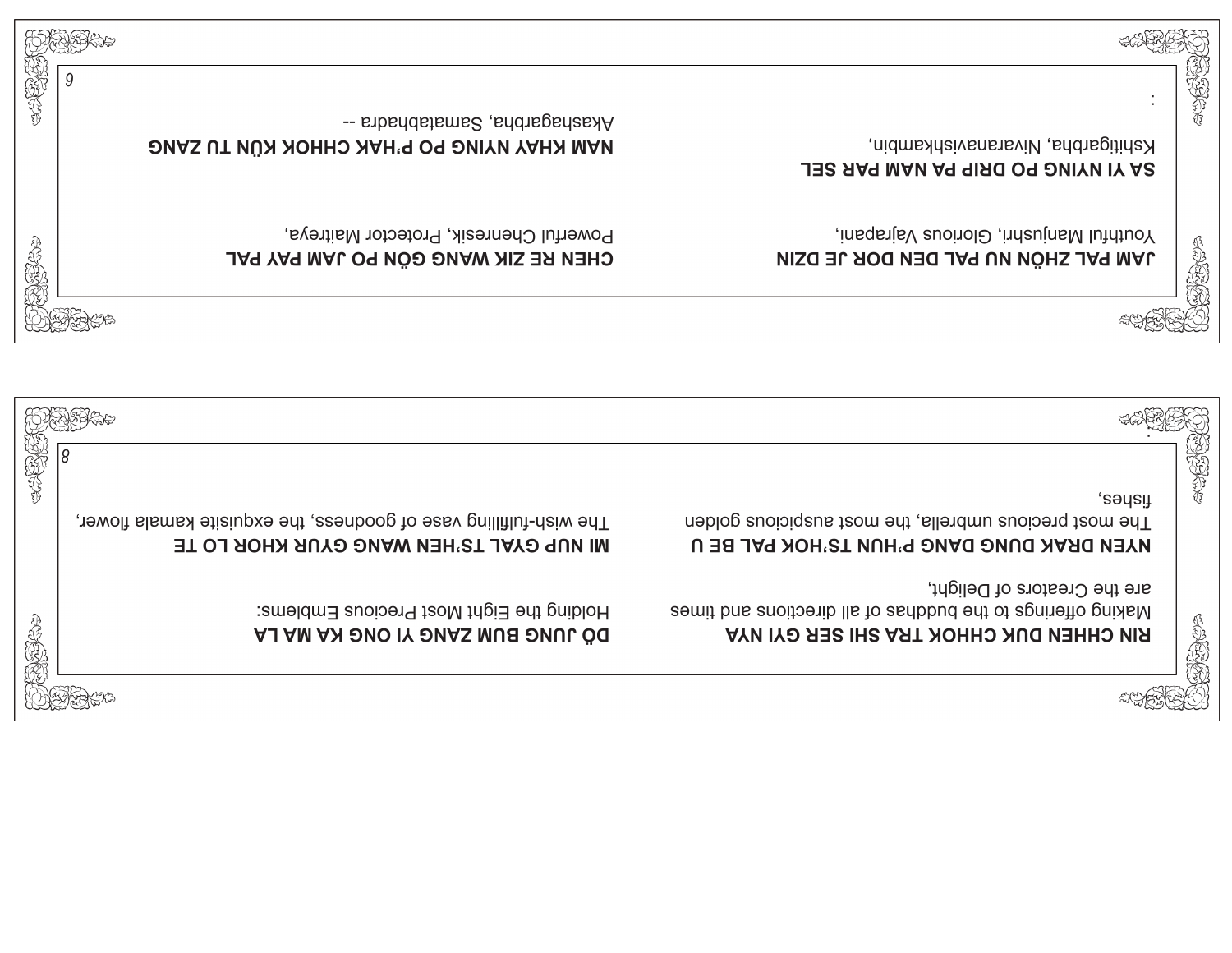![](_page_4_Picture_0.jpeg)

*11*

![](_page_4_Picture_1.jpeg)

,

, ,

**KARKA** 

TRA A

地方的

网络保护

CONSIGNER

**RIN CHHEN TAK CHHOK GYE KYI CHHAK TS'HEN CHEN**

The conch of fame and glory, the glorious knot of prosperity,

## **GEK SOK NGO WO DREN PAY PAL PEL WAY**

Homage to the Eight Auspicous Goddessess: Beauty, Garlands, Song, Dance, Flowers, Incense, Light, and Perfume!